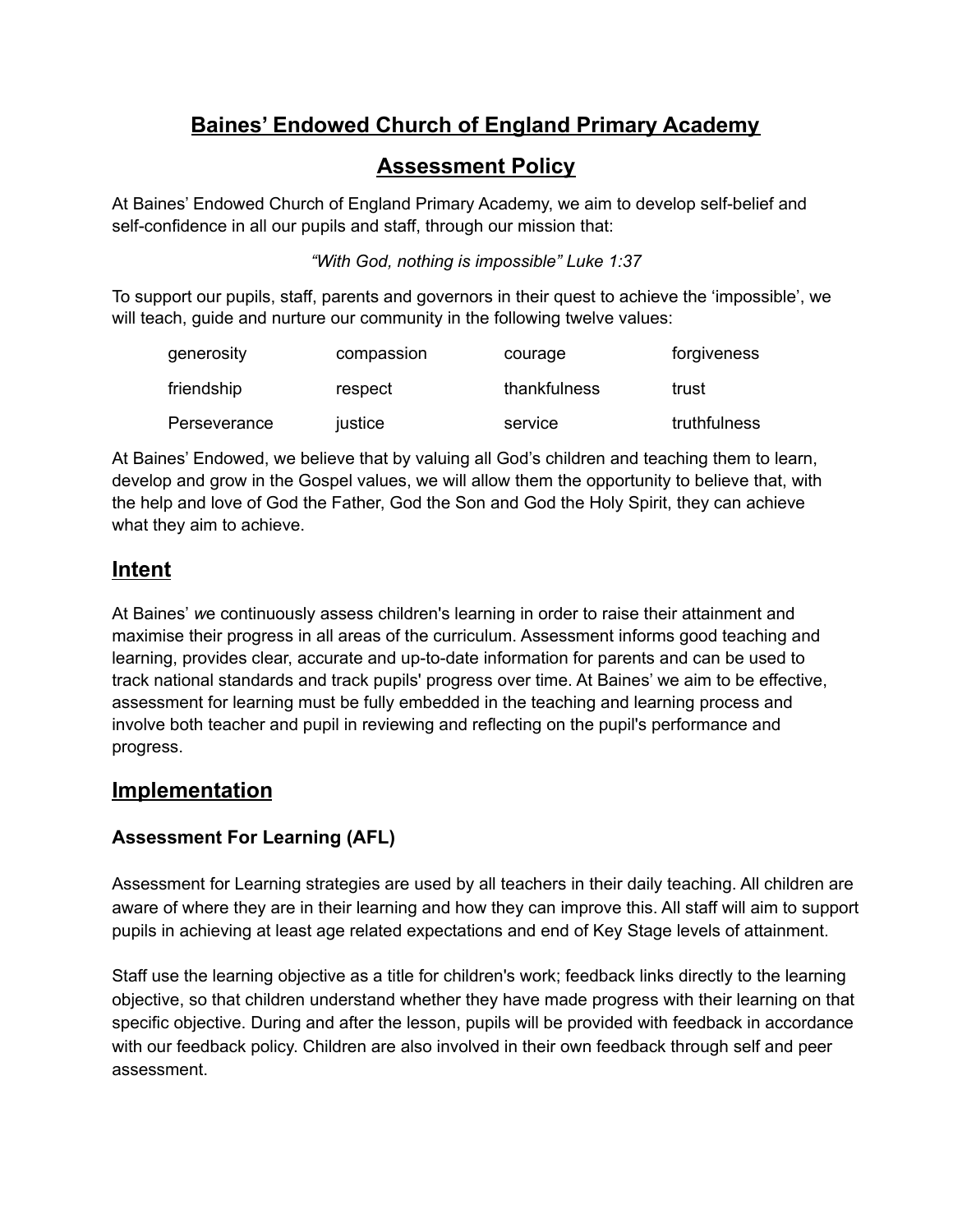Parents can expect work set for their child's is appropriate to their ability, the work is clearly explained to each pupil and their child's work will have feedback via either verbal or written feedback. Pupils will be supported with any misconceptions they may have and that they are involved in their own learning.

#### **Assessing Pupils Progress and Attainment.**

Reading, Writing and Maths are assessed against the National Curriculum Statements using a programme called Target Tracker. Teachers highlight the key learning statements in reading, writing and maths on target tracker in response to the pupils' success against the learning objectives in lessons.

At the end of each term, class teachers assess the pupils by providing them with an attainment level in reading, writing, EGPS (grammar, punctuation and spelling) and maths. This is entered into Target Tracker. Formal tests inform Teacher Assessment (TA). Each term children's progress and attainment in reading, writing and maths will be tracked for all pupils in KS1 and KS2; progress against the Early Learning Goals will be monitored and tracked for pupils in Reception; and EGPS attainment will be tracked for all pupils in Years 2-6.

At Baines' all key dates for summative assessment are documented each year on the assessment calendar. Pupils in EYFS are assessed on entry to school (Reception baseline assessment). At the end of KS1 children are provided with a teacher assessment from their overall performance in Year 1 and 2 against performance indicators, this will include the national assessment tests.

Pupils in Years 3, 4 and 5, will sit an Autumn and End of Year series of assessment tests in Reading, Maths and EGPS. In Year 1 pupils will carry out assessment tests in Spring and Summer term.

Pupils in Year 1 complete the Phonics Screening Assessment in accordance with government guidance; any pupils who fail the assessment repeat it the following year when they're in Year 2. Pupils in Year 4 complete the multiplication tables check in accordance with government guidance.

At the end of Year 6, pupils sit the national end of KS2 SATs examinations in Reading, Maths and EGPS. In Year 6, previous SATs papers are sat termly to prepare the pupils for the end of primary school tests in May.

The results from all tests inform teacher assessment, which is recorded in the target tracker system and discussed at Pupil Progress Meeting termly.

It is of vital importance that teacher assessment is accurate and provides enough detail for the next teacher to continue to teach the pupil, taking into consideration their current attainment and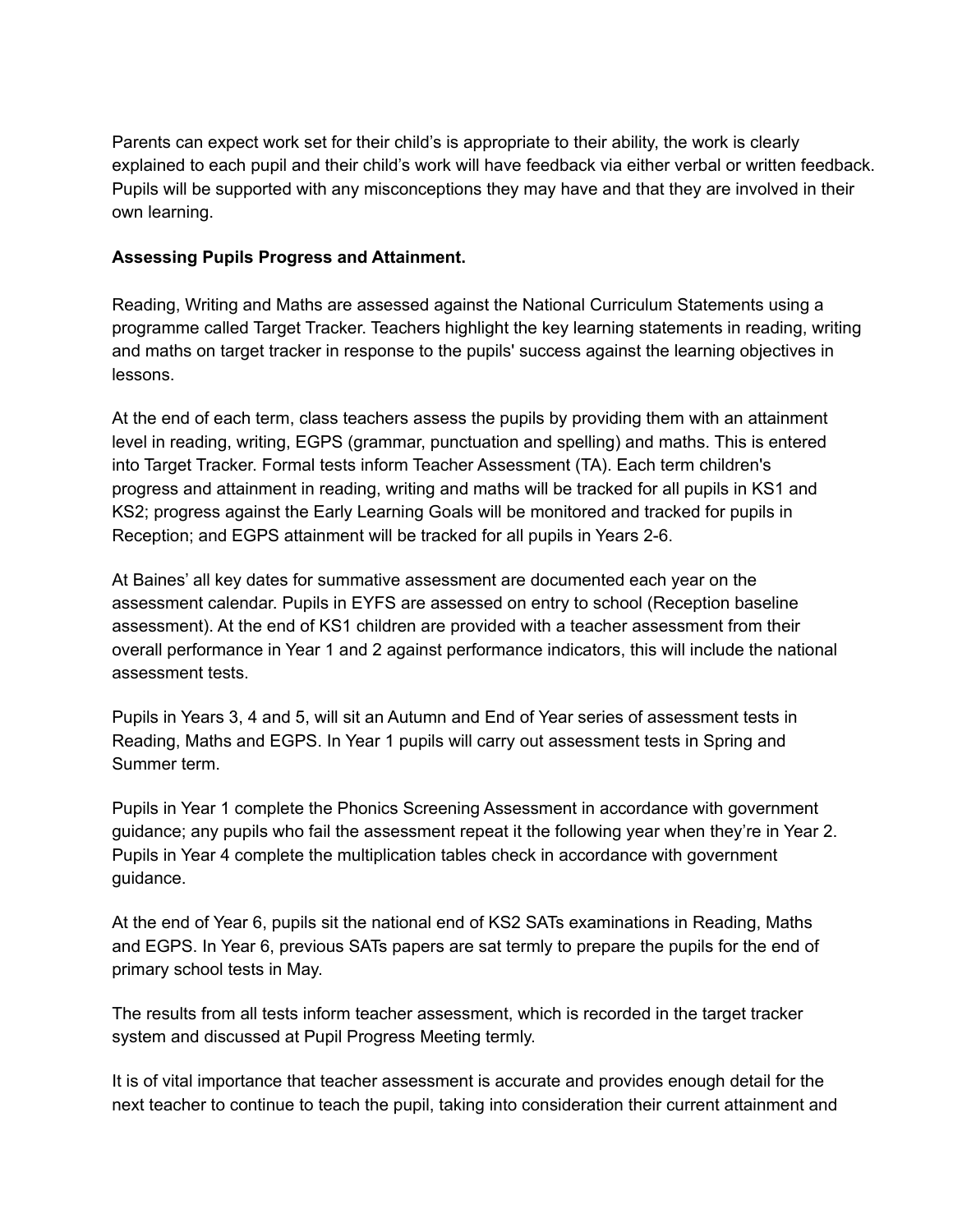achievement. The results of the end of KS2 tests are also used in the transition from Year 6 to Year 7, to inform High Schools of pupils' achievement.

In order to ensure that teacher assessments are accurate, regular moderation is carried out within school. Standardisation meetings are held at regular intervals, so that staff may collaborate and discuss the requirements needed to attain any particular level.

At Pupil Progress Meetings, Senior Leaders randomly moderate the judgments made by teachers to ensure that teacher assessment matches the evidence of work in pupil's books, as well as the scores they achieve on tests.

Teachers within the first three years of the profession have their judgements moderated by a senior member of the teaching staff (UPS), this where possible is the year group partner, phase Leader or a member of the Senior Leadership Team.

# **Impact**

The impact of this policy will be measured by all staff through the monitoring and evaluation of teaching and learning within our school. It is the responsibility of all staff to monitor and evaluate the feedback provision for our pupils.

#### **Learning walks and Book Scrutiny**

Throughout the year learning walks and book scrutinies are conducted to observe various aspects of the teaching practise in school. As part of this process the quality of Assessment For Learning (AFL) provided to the pupils will be monitored. There is a clear focus for each learning walk and book scrutiny. Teachers are provided with feedback on good practice and any areas for development.

#### **Lesson Observations**

Teacher's Assessment For Learning (AFL) skills are monitored through observations. Although there is no grading system, teachers are provided with feedback and areas of development.

#### **Pupil progress meetings**

The progress and attainment of all children are discussed during termly Pupil Progress meetings. Discussions from these meetings will inform the teachers of strategies that can be used to improve pupil performance. AFL sheets will be points of discussion and used as evidence of pupil progress and attainment.

### **Review**

This policy will be reviewed annually or as appropriate, by teachers and governors, in consultation with the Headteacher. Policy last updated October 2021.